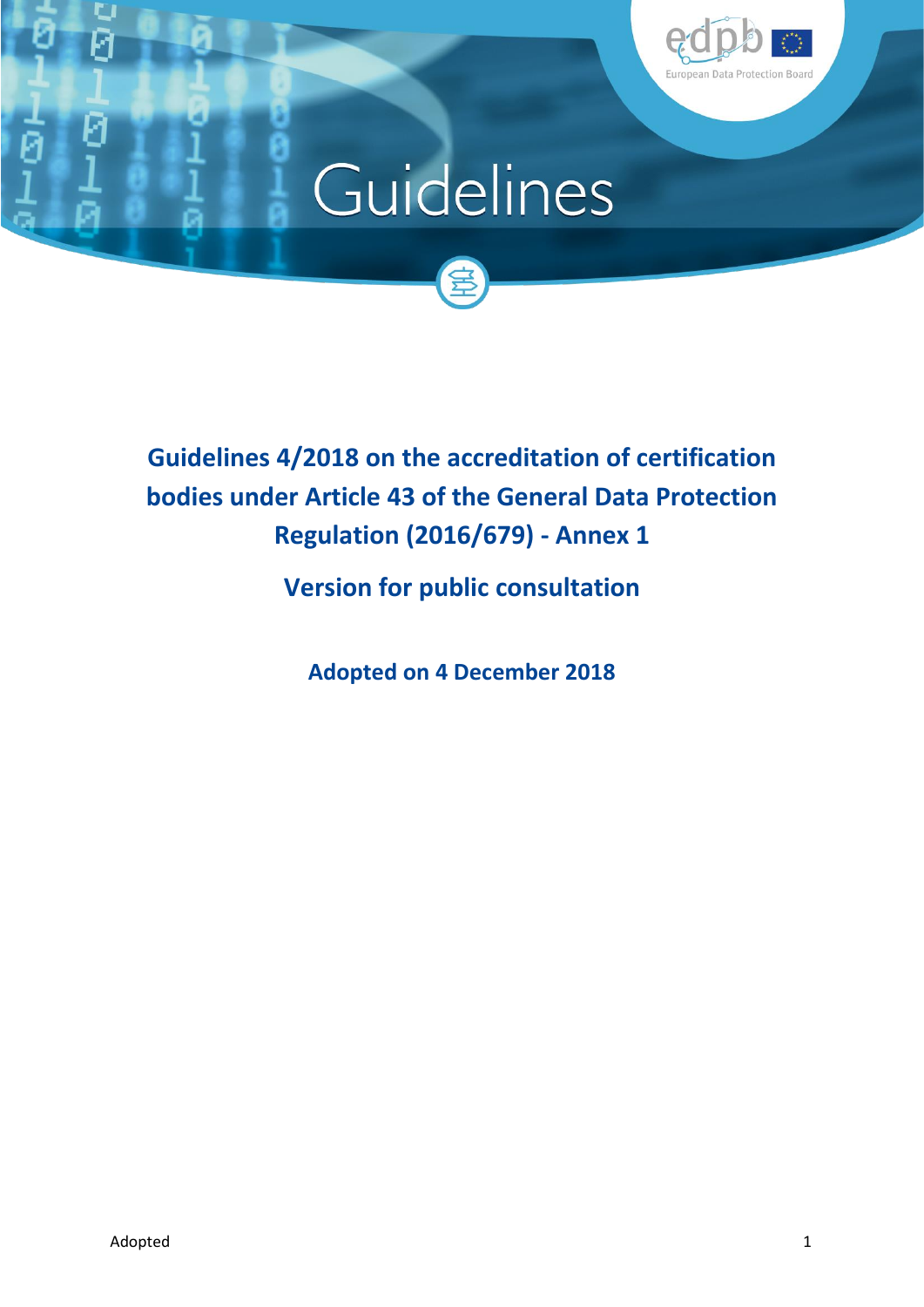#### Contents

| 0 |      |                                                                       |   |  |  |  |
|---|------|-----------------------------------------------------------------------|---|--|--|--|
| 1 |      |                                                                       |   |  |  |  |
| 2 |      |                                                                       |   |  |  |  |
| 3 |      |                                                                       |   |  |  |  |
| 4 |      |                                                                       |   |  |  |  |
|   | 4.1  |                                                                       |   |  |  |  |
|   | 4.2  |                                                                       |   |  |  |  |
|   | 4.3  |                                                                       |   |  |  |  |
|   | 4.4  |                                                                       |   |  |  |  |
|   | 4.5  |                                                                       |   |  |  |  |
|   | 4.6  |                                                                       |   |  |  |  |
| 5 |      |                                                                       |   |  |  |  |
|   | 5.1  |                                                                       |   |  |  |  |
|   | 5.2  |                                                                       |   |  |  |  |
| 6 |      |                                                                       |   |  |  |  |
|   | 6.1  |                                                                       |   |  |  |  |
|   | 6.2  |                                                                       |   |  |  |  |
| 7 |      |                                                                       |   |  |  |  |
|   | 7.1  |                                                                       |   |  |  |  |
|   | 7.2  |                                                                       |   |  |  |  |
|   | 7.3  |                                                                       |   |  |  |  |
|   | 7.4  | Evaluation.                                                           | 8 |  |  |  |
|   | 7.5  |                                                                       |   |  |  |  |
|   | 7.6  |                                                                       |   |  |  |  |
|   | 7.7  |                                                                       |   |  |  |  |
|   | 7.8  |                                                                       |   |  |  |  |
|   | 7.9  |                                                                       |   |  |  |  |
|   | 7.10 |                                                                       |   |  |  |  |
|   | 7.11 | Termination, reduction, suspension or withdrawal of certification  10 |   |  |  |  |
|   | 7.12 |                                                                       |   |  |  |  |
|   | 7.13 |                                                                       |   |  |  |  |
| 8 |      |                                                                       |   |  |  |  |
|   | 8.1  |                                                                       |   |  |  |  |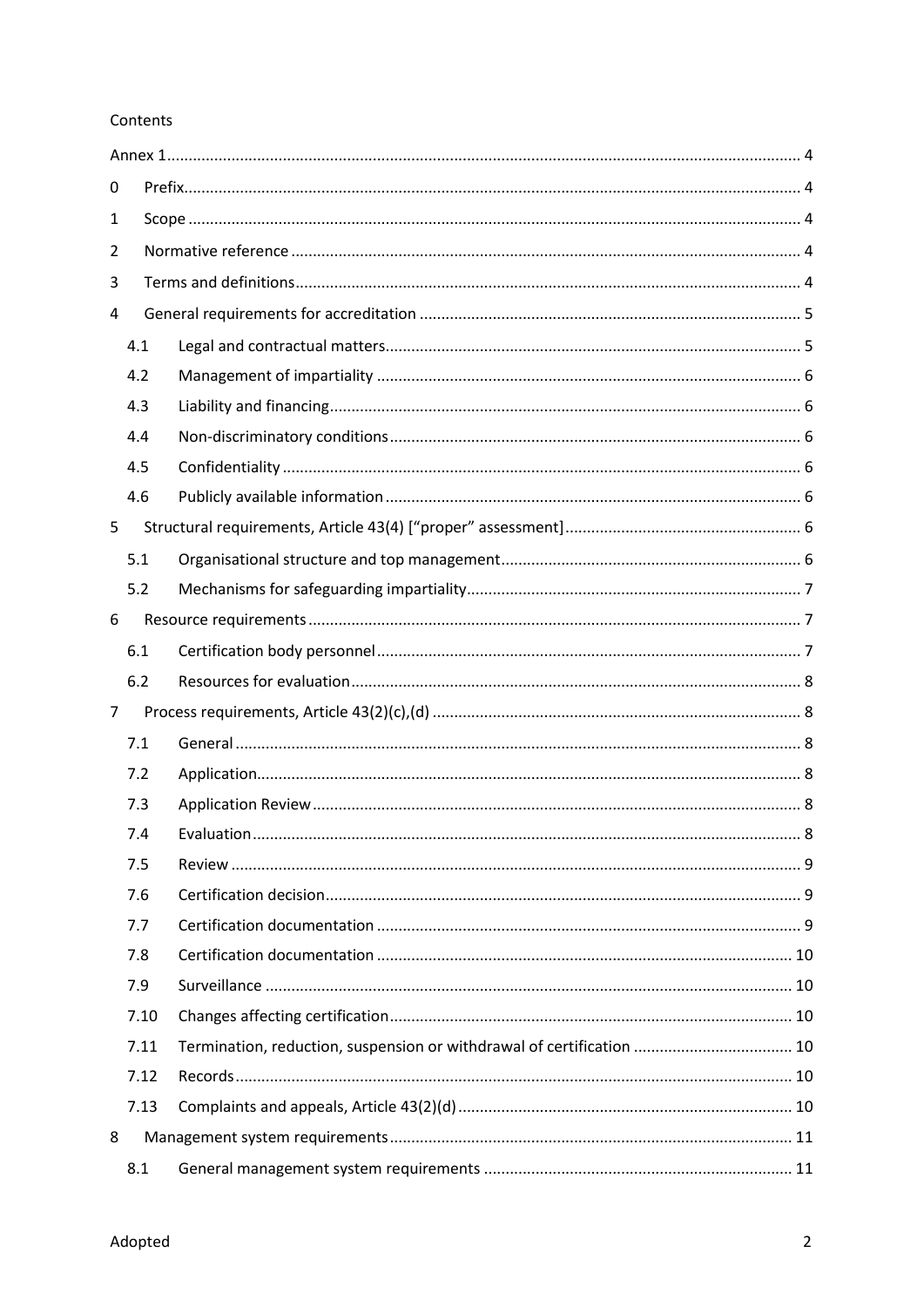|   | 8.2 |  |
|---|-----|--|
|   | 8.3 |  |
|   | 8.4 |  |
|   | 8.5 |  |
|   | 8.6 |  |
|   | 8.7 |  |
|   | 8.8 |  |
| 9 |     |  |
|   | 9.1 |  |
|   | 9.2 |  |
|   | 9.3 |  |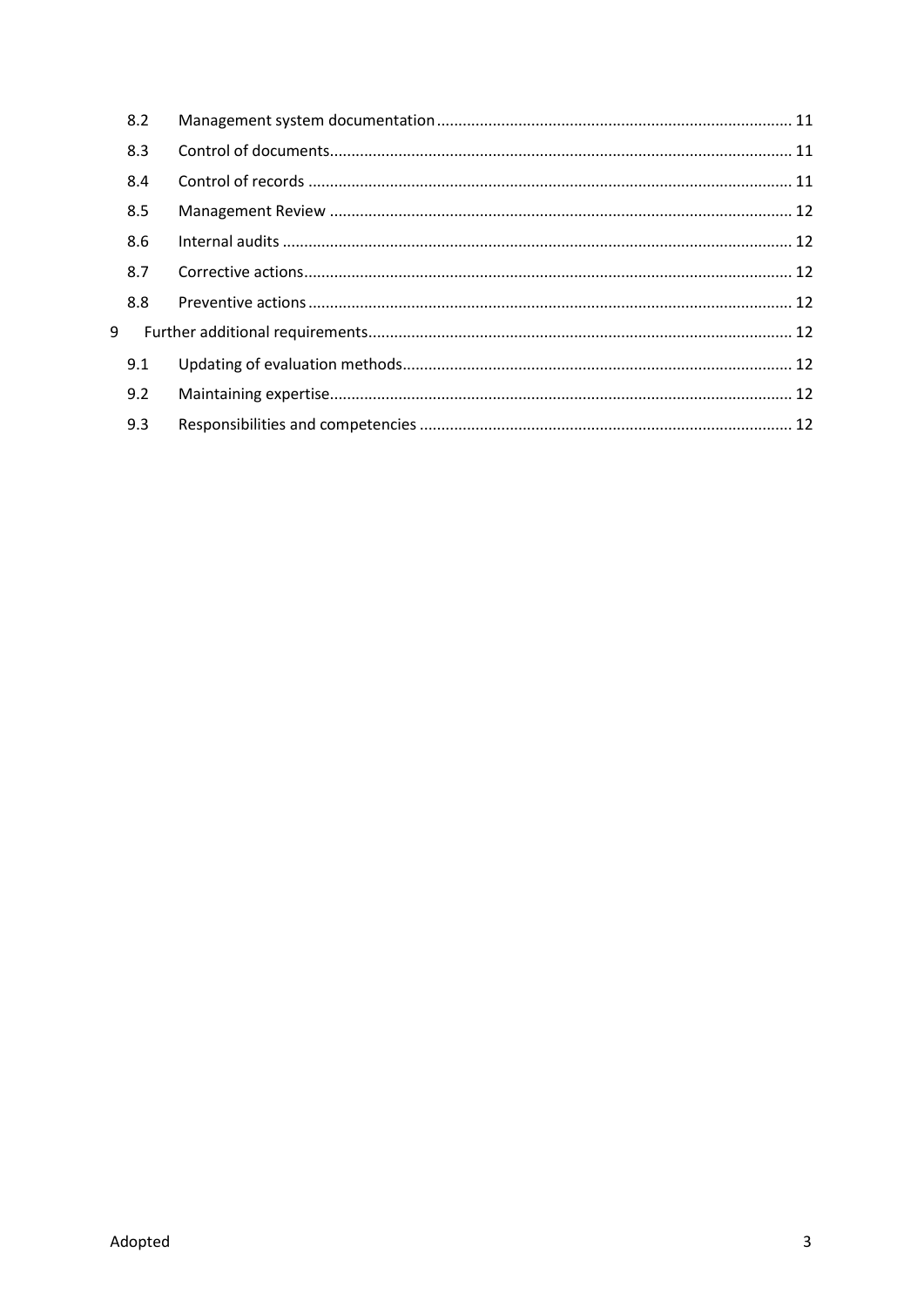# <span id="page-3-0"></span>ANNEX 1

Annex 1 provides guidance for the specification of "additional" accreditation requirements with respect to ISO/IEC 17065/2012 and in accordance with Articles 43(1)(b) and 43(3) GDPR.

This sets out suggested requirements that a data protection supervisory authority shall draft and that apply during the accreditation of a certification body for a certification mechanism with supervisory authority or European Data Protection Board (EDPB) approved criteria. These additional requirements are to be communicated to the European Data Protection Board before approval pursuant to Article  $64(1)(c)$ .

This annex should be read in conjunction with ISO/IEC 17065/2012. Section numbers used here correspond to those used in ISO/IEC 17065/2012.

The absence of comments on any item does not mean that no further additional requirements can be formulated by the supervisory authority concerning these items if in accordance with the national law.

# <span id="page-3-1"></span>0 PREFIX

[This section is for any agreed Terms of cooperation, if applicable, between National Accreditation Body and the data protection supervisory authority, e.g. who should be responsible to receive applications.]

# <span id="page-3-2"></span>1 SCOPE<sup>1</sup>

The scope of ISO/IEC 17065/2012 shall be applied in accordance with the GDPR. The guidelines on accreditation and certification provide guidance. Any concretisation of the scope should be taken into account in the assessment by the NAB during the accreditation process, particularly with respect to criteria, expertise and evaluation methodology. It should not lead to a lowering of the requirements of the GDPR. Pursuant to Article 42(1), certification is applicable to the processing operations of controllers and processors.

# <span id="page-3-3"></span>2 NORMATIVE REFERENCE

GDPR has precedence over ISO/IEC 17065/2012. If, in the additional requirements or by certification mechanism, reference is made to other ISO norms, they shall be interpreted in line with the requirements set out in the GDPR.

# <span id="page-3-4"></span>3 TERMS AND DEFINITIONS

In the context of this Annex, the terms and definitions of the guidelines on accreditation (WP 261) and certification (EDPB 1/2018) shall apply and have precedence over ISO definitions.

 $\overline{\phantom{a}}$ 

<sup>&</sup>lt;sup>1</sup> Numbering refers to ISO/IEC 17065/2012.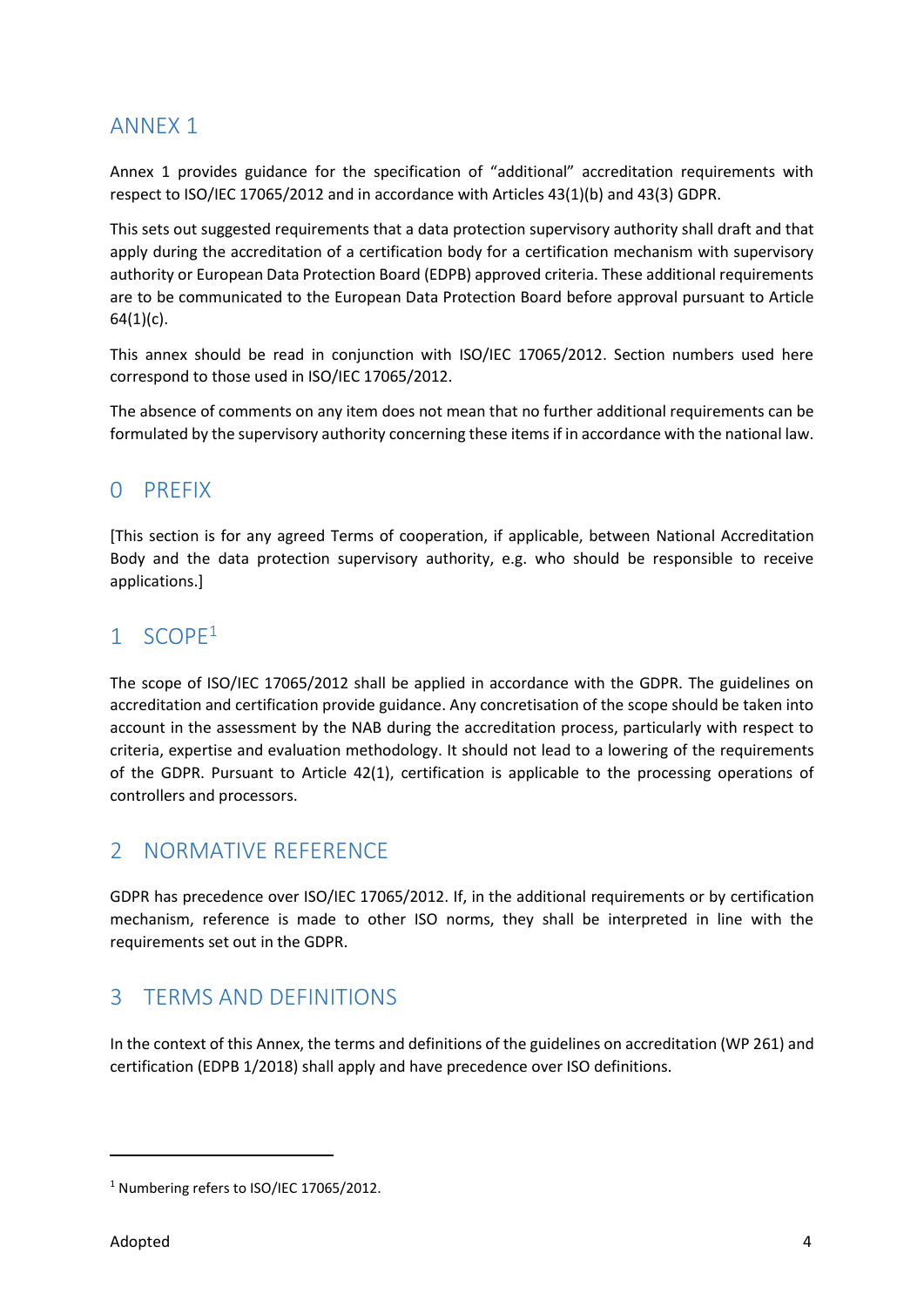# <span id="page-4-0"></span>4 GENERAL REQUIREMENTS FOR ACCREDITATION

# <span id="page-4-1"></span>4.1 Legal and contractual matters

#### 4.1.1 Legal responsibility and accountability

In addition to the legal responsibility of a certification body, accreditation shall ensure that a certification body is at all times able to demonstrate compliance with the terms of accreditation and its application of Regulation 2016/679/EC to applicant organisations and in respect of its own data controller obligations.

# 4.1.2 Certification agreement ("CA")

The minimum requirements for a certification agreement shall be supplemented by the following points:

The certification body shall demonstrate in addition to the requirements of ISO/IEC 17065/2012 that its certification agreements:

- 1. require the applicant to always comply with both the general certification requirements within the meaning of 4.1.2.2 lit. a ISO/IEC 17065/2012 and the criteria approved by the competent supervisory authority or the EDPB in accordance with Article 43 (2)(b) and Article 42(5);
- 2. require the applicant to allow full transparency to the competent supervisory authority with respect to the certification procedure including contractually confidential matters related to data protection compliance pursuant to Articles 42(7) and 58(1)(c);
- 3. do not reduce the responsibility of the applicant for compliance with Regulation 2016/679/EC and is without prejudice to the tasks and powers of the supervisory authorities which is competent in line with Article 42(5);
- 4. require the applicant to provide the certification body with all information and access to its processing activities which are necessary to conduct the certification procedure pursuant to Article 42(6);
- 5. require the applicant to comply with applicable deadlines and procedures. The certification agreement must stipulate that deadlines and procedures resulting, for example, from the certification program or other regulations must be observed and adhered to;
- 6. with respect to 4.1.2.2 lit. c No. 1 ISO/IEC17065/2012 set out the rules of validity, renewal, and withdrawal pursuant to Articles 42(7), 43(4) including rules setting appropriate intervals for re-evaluation or review (regularity) in line with Article 42(7);
- 7. allow the certification body to disclose all information necessary for granting certification pursuant to Articles 42(8), 43(5);
- 8. include rules on the necessary precautions for the investigation of complaints within the meaning of 4.1.2.2 lit. c No. 2, additionally, lit. j, shall also contain explicit statements on the structure and the procedure for complaint management in accordance with Article. 43(2)(d)
- 9. in addition to the minimum requirements referred to in 4.1.2.2 EN-ISO-17065/2012, the consequences of withdrawal of accreditation for the certification body and its customers (applicants and seal holders) shall also be regulated as the certification of the customer is dependent on the accreditation of the certification body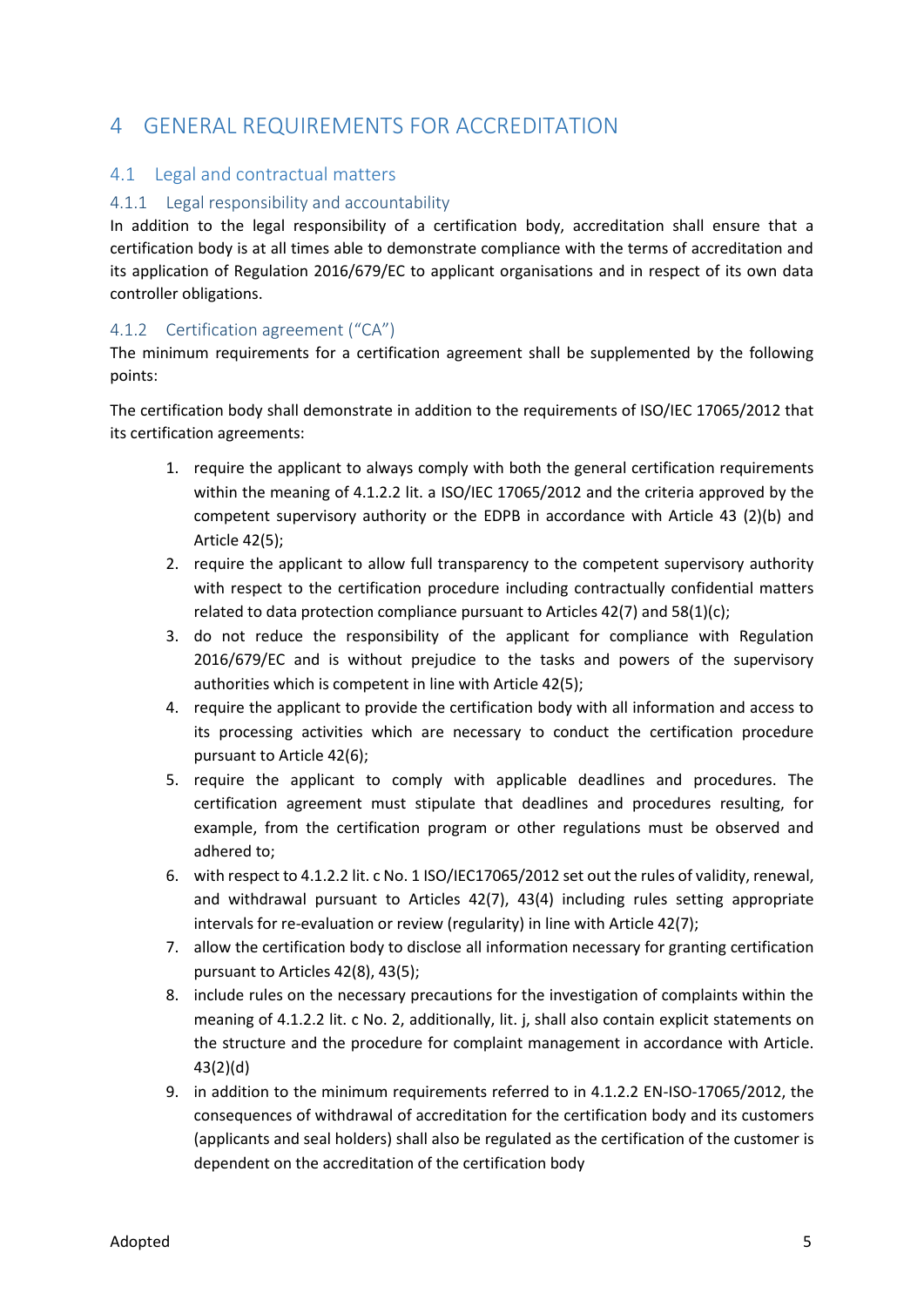10. require the applicant to inform the certification body in the event of significant changes in its actual or legal situation and in its products, processes and services concerned by the certification.

# 4.1.3 Use of data protection seals and marks

Certificates, seals and marks shall only be used in compliance with Article 42 and 43 and the guidelines on accreditation and certification.

# <span id="page-5-0"></span>4.2 Management of impartiality

The accreditation body shall ensure that in addition to the requirement in 4.2. ISO/IEC 17065/2012

- **1.** the certification body comply with the additional requirements of the competent supervisory authority (pursuant to Article 43(1)(b))
	- **a.** in line with Article 43(2)(a) separate evidence of its independence. This applies in particular to evidence concerning the financing of the certification body in so far as it concerns the assurance of impartiality;
	- **b.** its tasks and obligations do not lead to a conflict of interest pursuant to Article 43(2)(e);
- **2.** the certification body has no relevant connection with the body it assesses.

# <span id="page-5-1"></span>4.3 Liability and financing

The accreditation body shall in addition to the requirement in 4.3.1 ISO/IEC 17065/2012 ensure on a regular yearly basis that the certification body has appropriate measures (e.g. insurance or reserves) to cover its liabilities in the geographical regions in which it operates.

# <span id="page-5-2"></span>4.4 Non-discriminatory conditions

Additional requirements may be formulated by the supervisory authority if in accordance with the national law.

# <span id="page-5-3"></span>4.5 Confidentiality

Additional requirements may be formulated by the supervisory authority if in accordance with the national law.

# <span id="page-5-4"></span>4.6 Publicly available information

The accreditation body shall in addition to the requirement in 4.6 ISO/IEC 17065/2012 require from the certification body that

- **1.** all versions of the approved criteria used within the meaning of Article 42(5) are published and easily publicly available as well as all the certification procedures used, generally stating the respective period of validity;
- **2.** information about procedures handling complaints an appeals are made public pursuant to Article 43(2)(d).

# <span id="page-5-5"></span>5 STRUCTURAL REQUIREMENTS, ARTICLE 43(4) ["PROPER" ASSESSMENT]

# <span id="page-5-6"></span>5.1 Organisational structure and top management

Additional requirements may be formulated by the supervisory authority.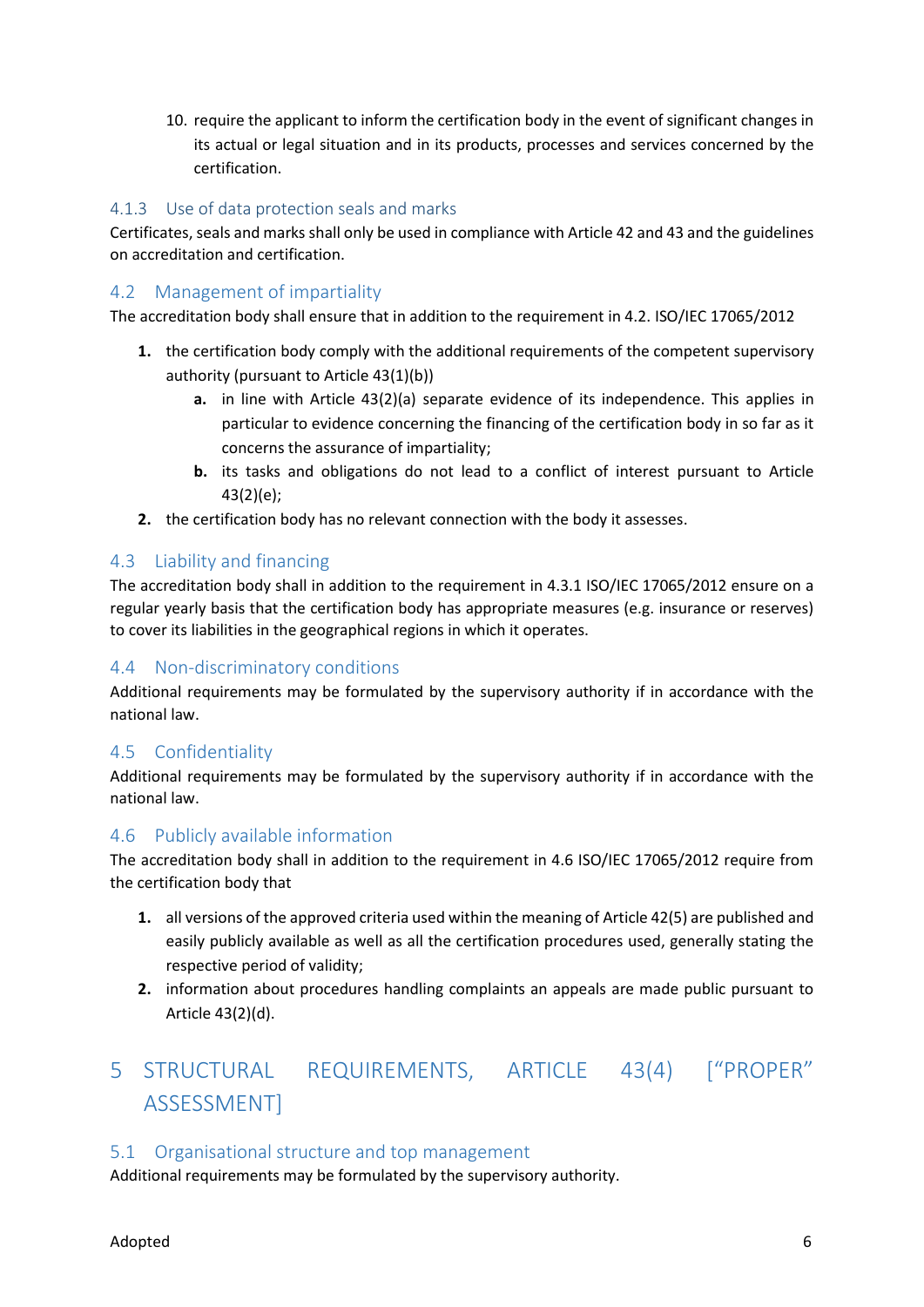# <span id="page-6-0"></span>5.2 Mechanisms for safeguarding impartiality

Additional requirements may be formulated by the supervisory authority.

# <span id="page-6-1"></span>6 RESOURCE REQUIREMENTS

# <span id="page-6-2"></span>6.1 Certification body personnel

The accreditation body shall in addition to the requirement in section 6 EN-ISO-17065/2012 ensure for each certification body that its personnel:

- **1.** has demonstrated appropriate and ongoing expertise (knowledge and experience) with regard to data protection pursuant to Article 43(1);
- **2.** has independence and ongoing expertise with regard to the object of certification pursuant to Article 43(2)(a) and do not have a conflict of interest pursuant to Article 43(2)(e);
- **3.** undertakes to respect the criteria referred to in Article 42(5) pursuant to Article 43(2)(b);
- **4.** has relevant and appropriate knowledge about and experience in applying data protection legislation;
- **5.** has relevant and appropriate knowledge about and experience in technical and organisational data protection measures as relevant.
- **6.** is able to demonstrate experience in the fields mentioned in the additional requirements 6.1.1, 6.1.4, and 6.1.5, specifically

For personnel with technical expertise:

- $\bullet$  Have obtained a qualification in a relevant area of technical expertise to at least EQF<sup>2</sup> level 6 or a recognised protected title in the relevant regulated profession or have significant professional experience.
- *Personnel responsible for certification decisions* require significant professional experience in identifying and implementing data protection measures.
- *Personnel responsible for evaluations*require professional experience in technical data protection and knowledge and experience in comparable procedure (e.g. certifications/audits), and registered as applicable.
	- o Personnel shall demonstrate they keep current domain specific knowledge in technical and audit skills through continuous professional development.

For personnel with legal expertise:

- Legal studies at an EU or state-recognised university for at least eight semesters including the academic degree Master (LL.M.) or equivalent or equivalent or significant professional experience.
- *Personnel responsible for certification decisions* shall demonstrate significant professional experience in data protection law and be registered as required by the Member State.
- *Personnel responsible for evaluations* shall demonstrate at least two years of professional experience in data protection law and knowledge and experience in

 $\overline{\phantom{a}}$ 

<sup>&</sup>lt;sup>2</sup> See qualification framework comparison tool at https://ec.europa.eu/ploteus/en/compare?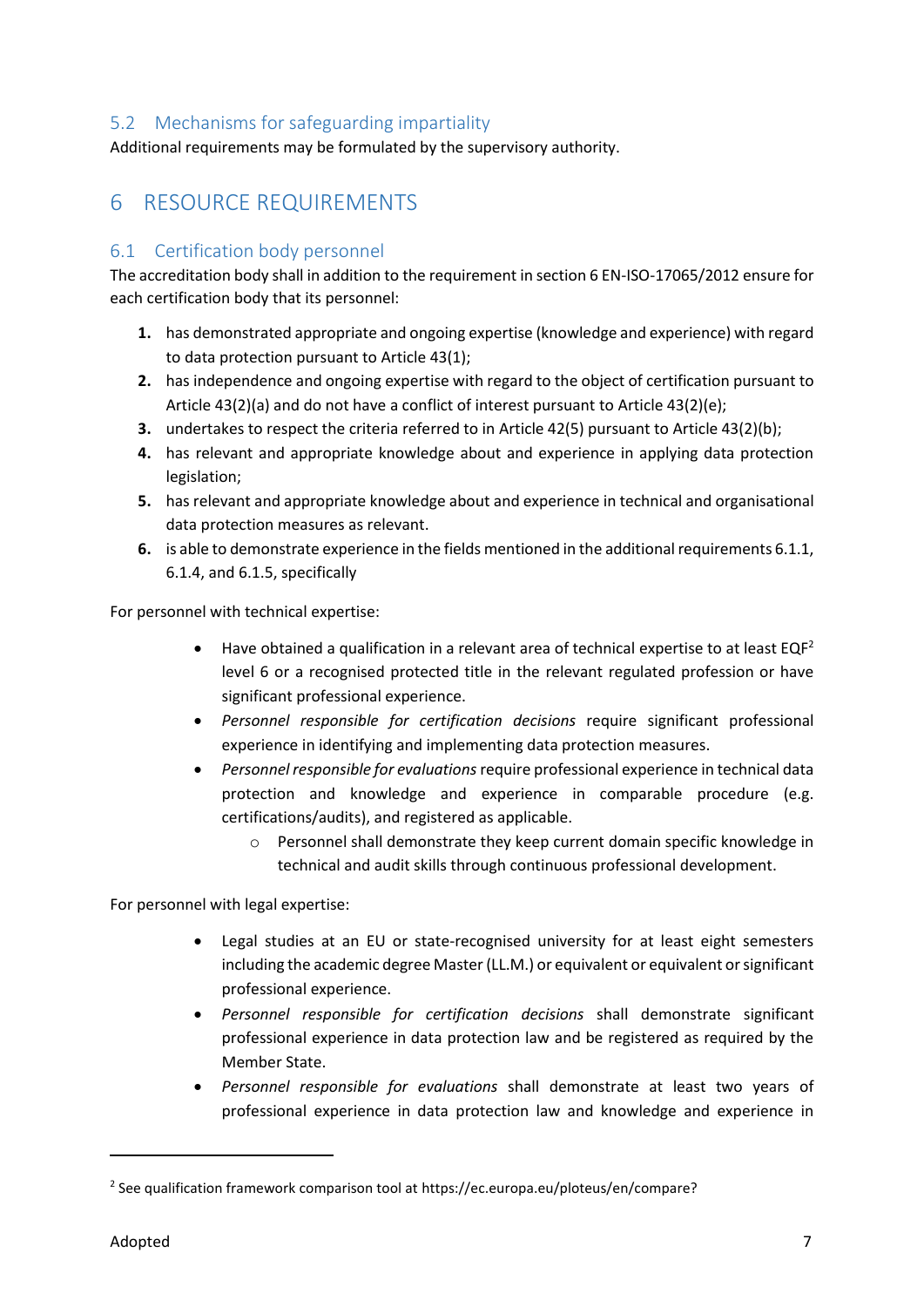comparable procedures (e.g. certifications/audits), and registered as required by the Member State.

o Personnel shall demonstrate they keep current domain specific knowledge in technical and audit skills through continuous professional development.

# <span id="page-7-0"></span>6.2 Resources for evaluation

Additional requirements may be formulated by the supervisory authority if in accordance with the national law.

# <span id="page-7-1"></span>7 PROCESS REQUIREMENTS, ARTICLE 43(2)(C),(D)

# <span id="page-7-2"></span>7.1 General

The accreditation body shall in addition to the requirement in section 7.1 EN-ISO-17065/2012 be required to ensure the following:

- **1.** Certification bodies comply with the additional requirements of the competent supervisory authority (pursuant to Article  $43(1)(b)$ ) when submitting the application that tasks and obligations do not lead to a conflict of interests pursuant to Article 43(2)(b);
- **2.** Certification bodies are controllers and processors with respect to their processing activities and are eligible for application pursuant to Article 42(7).

# <span id="page-7-3"></span>7.2 Application

In addition to item 7.2 of ISO/IEC 17065, it should be required that

- **1.** the object of certification (ToE) must be described in detail in the application. This also includes interfaces and transfers to other systems and organizations, protocols and other assurances;
- **2.** the application shall specify whether processors are used, and when processors are the applicant, their responsibilities and tasks shall be described, and the application shall contain the relevant contract(s) binding the controller and the processors.

# <span id="page-7-4"></span>7.3 Application Review

In addition to item 7.3 of ISO/IEC 17065, it should be required that

- **1.** binding evaluation methods with respect to the ToE shall be laid down in the certification agreement;
- **2.** the assessment in 7.3(e) of whether there is sufficient expertise takes into account both technical and legal expertise in data protection to an appropriate extent.

# <span id="page-7-5"></span>7.4 Evaluation

In addition to item 7.4 of ISO/IEC 17065, certification mechanisms shall describe sufficient evaluation methods for assessing the compliance of the processing operation(s) with the certification criteria, including for example where applicable:

- **1.** a method for assessing the necessity and proportionality of processing operations in relation to their purpose and the data subjects concerned;
- **2.** a method for assessing the coverage, composition and assessment of all risks considered by controller and processor with regard to the legal consequences pursuant to Articles 30, 32 and 35 and 36 GDPR, and with regard to the definition of technical and organisational measures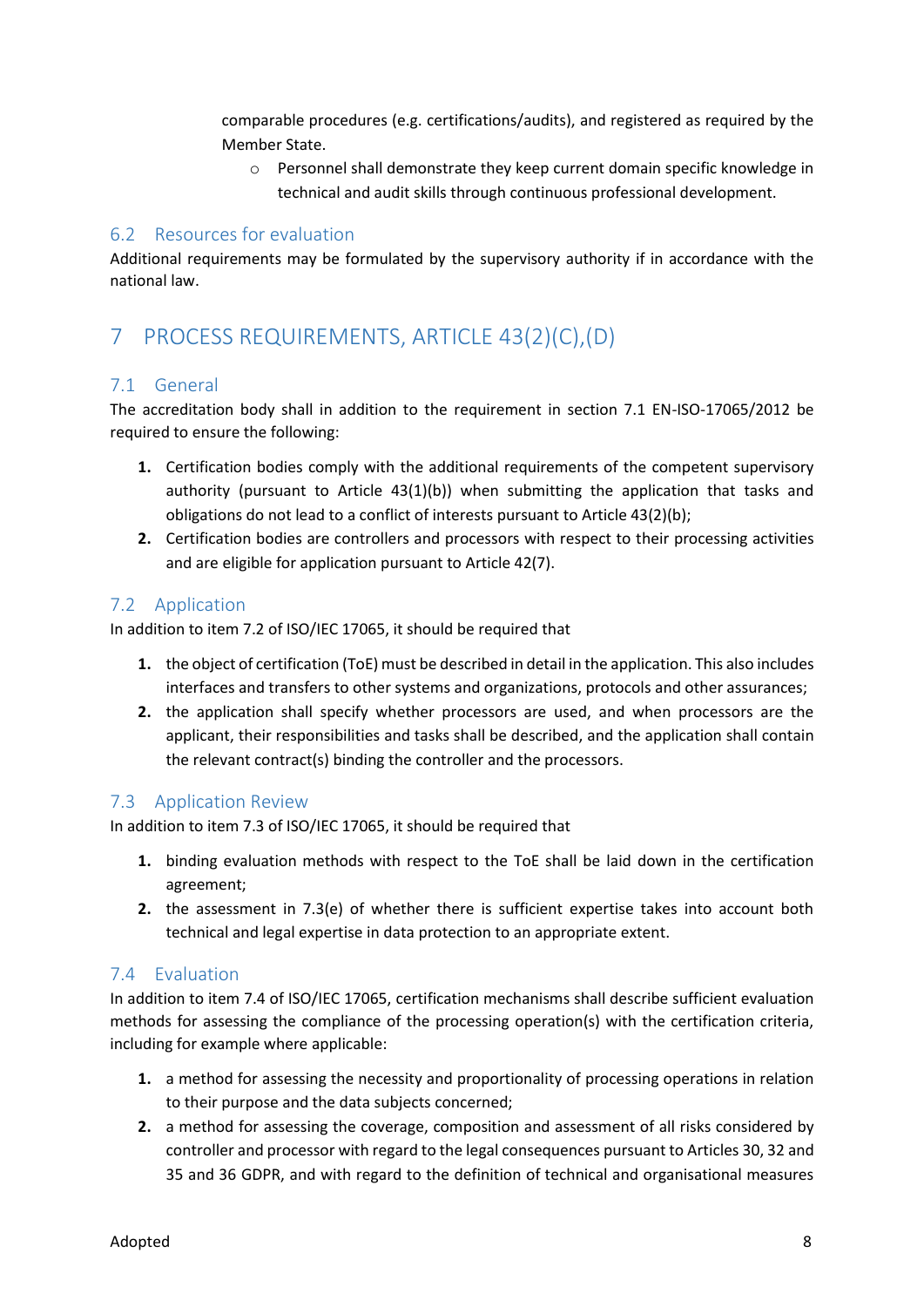pursuant to Articles 24, 25 and 32 GDPR, insofar as the aforementioned norms apply to the object of certification, and

- **3.** a method for assessing the remedies, including guarantees, safeguards and procedures to ensure the protection of personal data in the context of the processing to be attributed to the object of certification and to demonstrate that the legal requirements are met; and
- **4.** documentation of methods and findings.

The certification body should be required to ensure that these evaluation methods are general and standardized. This means that comparable evaluation methods are used for comparable ToEs. Any deviation from this procedure must be justified by the certification body.

In addition to item 7.4.2 of ISO/IEC 17065, it should be required that the evaluation may be carried out by external experts who have been recognized by the certification body

In addition to item 7.4.5 of ISO/IEC 17065, it should be required that data protection certification in accordance with Articles 42 and 43 GDPR, which already covers part of the object of certification, may be included in a current certification. However, it will not be sufficient to completely replace (partial) evaluations. The certification body shall be obliged to check the compliance with the criteria. Recognition shall in any way require the availability of a complete evaluation report or information enabling an evaluation of the previous certification activity and its results. A certification statement or similar certification certificates should not be considered sufficient to replace a report.

In addition to item 7.4.6 of ISO/IEC 17065, it should be required that the certification body shall set out in detail in its certification criteria how the information required in item 7.4.6 informs the customer (certification applicant) about deviations from a certification mechanism. In this context, at least the nature and timing of such information should be defined.

In addition to item 7.4.9 of ISO/IEC 17065, it should be required that documentation be made fully accessible to the data protection supervisory authority upon request.

# <span id="page-8-0"></span>7.5 Review

In addition to item 7.5 of ISO/IEC 17065, procedures for the granting, regular review and revocation of the respective certifications pursuant to Article 43(2) and 43(3) to be in place should be required.

# <span id="page-8-1"></span>7.6 Certification decision

In addition to point 7.6.1 of ISO/IEC 17065, the certification body should be required to set out in detail in its criteria how its independence and responsibility with regard to individual certification decisions are ensured.

# <span id="page-8-2"></span>7.7 Certification documentation

In addition to item 7.7.1.e of ISO/IEC 17065 and in accordance with Article 42(7) GDPR, it should be required that the period of validity of certifications shall not exceed three years.

In addition to item 7.7.1.e of ISO/IEC 17065, it should be required that the period of the intended monitoring within the meaning of section 7.9 will also be documented.

In addition to item 7.7.1.f of ISO/IEC 17065, the certification body should be required to name the object of certification in the certification documentation (stating the version status or similar characteristics, if applicable).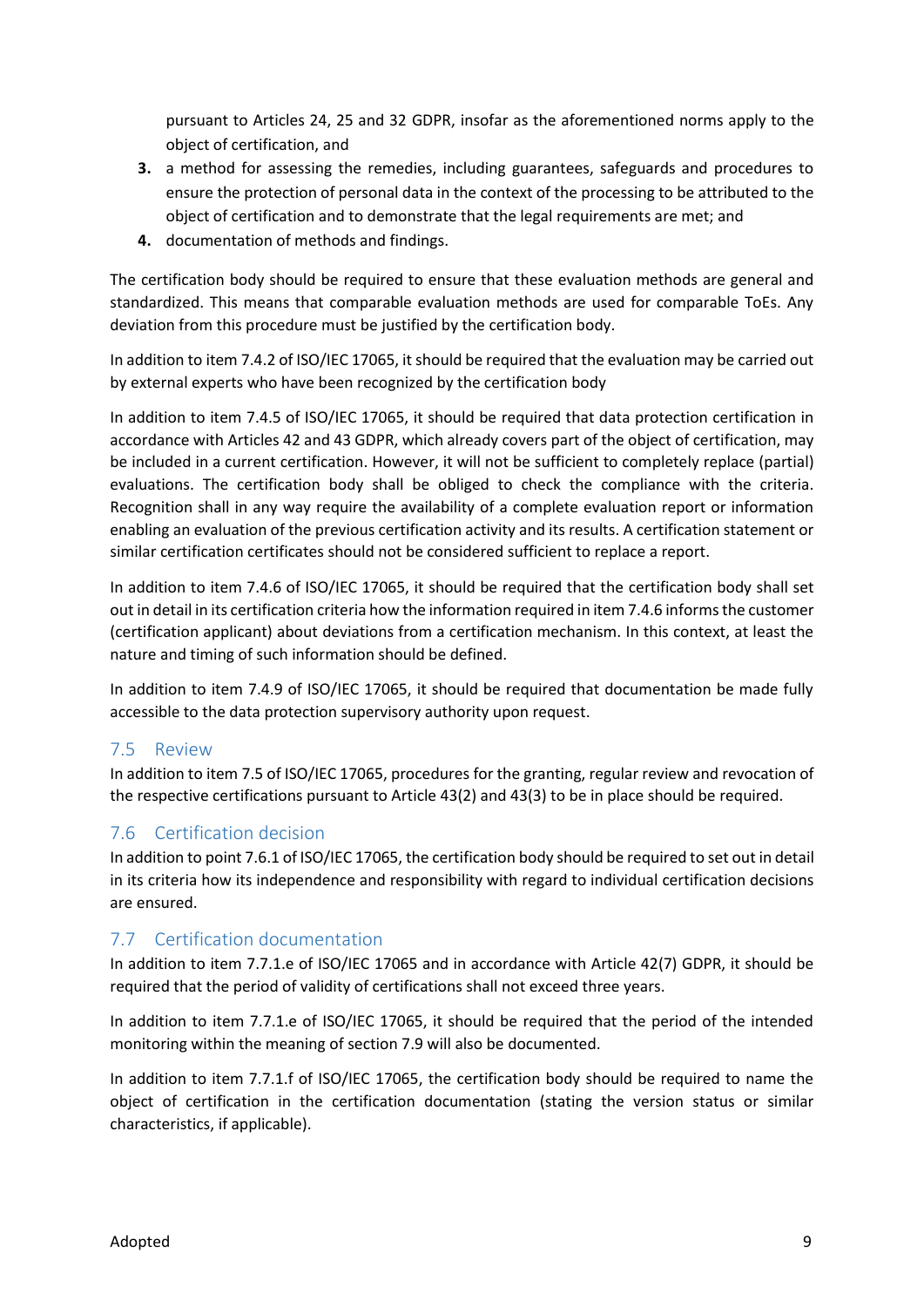# <span id="page-9-0"></span>7.8 Certification documentation

In addition to item 7.8 of ISO/IEC 17065, the certification body should be required to keep the information on certified products, processes and services available internally and publicly available. The information should provide:

(a) a short version of the evaluation report regarding the respective certification result, from which the object of certification (including version or functional status) can be understood,

(b) the evaluation methods and tests (including the criteria on which the certification is based (if applicable with version information)) and

(c) the test result(s).

In addition to item 7.8 of ISO/IEC 17065 and pursuant to Article 43(5) GDPR, the certification bodies shall inform the competent supervisory authorities of the reasons for granting or revoking the requested certification.

# <span id="page-9-1"></span>7.9 Surveillance

In addition to points 7.9.1, 7.9.2 and 7.9.3 of ISO/IEC 17065, and according to Article 43(2)(c) GDPR, it should be required that regular monitoring measures are obligatory to maintain certification during the monitoring period.

# <span id="page-9-2"></span>7.10 Changes affecting certification

In addition to points 7.10.1 and 7.10.2 of DIN EN ISO/IEC 17065, the certification body should be required to define processes in its certification programme to ensure that the customer (applicant or seal holder) is promptly informed of changes in the legal framework resulting from amendments to the law, the adoption of delegated acts of the European Commission in accordance with 43(8) and 43(9), decisions of the European Data Protection Committee and court decisions, and developments in the state of the art relevant to its certifications and monitoring. This includes measures and procedures to revoke the certification if the certified processing operation is no longer in compliance with the updated criteria which were revised due to the aforementioned changes.

# <span id="page-9-3"></span>7.11 Termination, reduction, suspension or withdrawal of certification

In addition to chapter 7.11.1 of ISO/IEC 17065, the certification body should be required to inform the competent supervisory authority immediately in writing about measures taken and about continuation, restrictions, suspension and withdrawal of certification.

According to Article 58(2)(h), the certification body shall be required to accept decisions and orders from the competent supervisory authority to withdraw or not to issue certification to a customer (applicant) if the requirement for certification are not or no longer met.

# <span id="page-9-4"></span>7.12 Records

The Certification Body should be required to keep all documentation complete, comprehensible, upto-date and fit to audit.

# <span id="page-9-5"></span>7.13 Complaints and appeals, Article 43(2)(d)

In addition to item 7.13.1 of ISO/IEC 17065, the certification body should be required to define,

- (a) who can file complaints or objections,
- (b) who processes them on the part of the certification body,
- (c) which verifications take place in this context; and
- (d) the possibilities for consultation of interested parties.

Adopted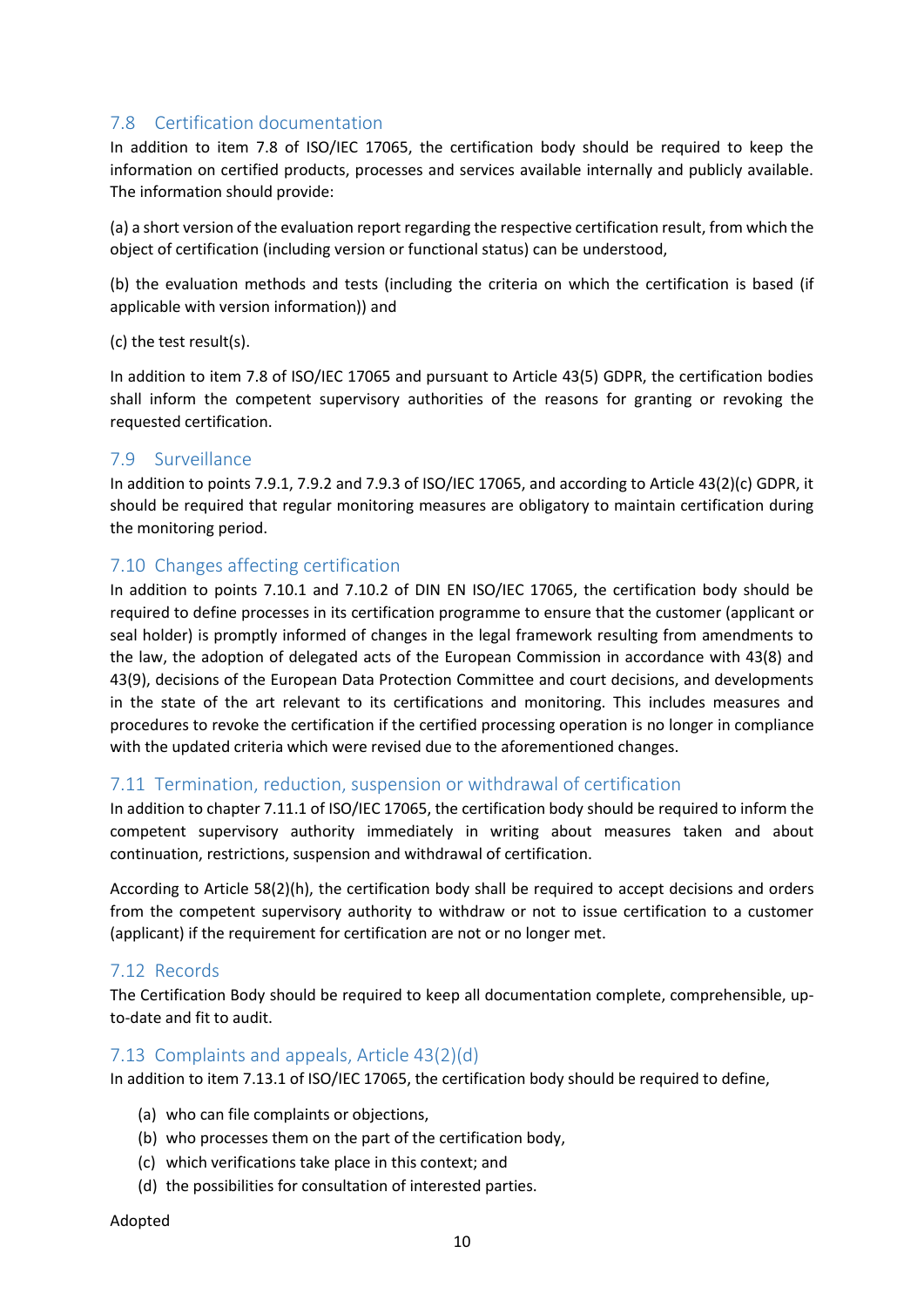In addition to item 7.13.2 of ISO/IEC 17065, the certification body should be required to define,

- (a) how and to whom such confirmation must be given,
- (b) the time limits for this; and
- (c) which processes are to be initiated afterwards.

In addition to item 7.13.1 of ISO/IEC 17065, the certification body must define how separation between certification activities and the handling of appeals and complaints is ensured.

# <span id="page-10-0"></span>8 MANAGEMENT SYSTEM REQUIREMENTS

A general requirement of the management system according to chapter 8 of ISO/IEC 17065 is that the implementation of all requirements from the previous chapters within the scope of the application of the certification mechanism by the accredited certification body is documented, evaluated, controlled and monitored independently.

The basic principle of management is to define a system according to which its goals are set effectively and efficiently, specifically: the implementation of the certification services - by means of suitable specifications. This requires transparency and verifiability of the implementation of the accreditation requirements by the certification body and its permanent compliance.

To this end, the management system must specify a methodology for achieving and controlling these requirements in compliance with data protection regulations and for continuously checking them at with the accredited body itself.

These management principles and their documented implementation must be transparent and be disclosed by the accredited certification body pursuant in the accreditation procedure pursuant to Article 58 and thereafter at the request of the data protection supervisory authority at any time during an investigation in the form of data protection reviews pursuant to Art.  $58(1)(b)$  or a review of the certifications issued in accordance with Article 42(7) pursuant to Article 58(1)(c).

In particular, the accredited certification body must make public permanently and continuously which certifications were carried out on which basis (or certification mechanisms or schemes), how long the certifications are valid under which framework and conditions (recital 100).

# <span id="page-10-1"></span>8.1 General management system requirements

The competent supervisory authority may specify and add further additional requirements if in accordance with the national law.

# <span id="page-10-2"></span>8.2 Management system documentation

The competent supervisory authority may specify and add further additional requirements if in accordance with the national law.

# <span id="page-10-3"></span>8.3 Control of documents

The competent supervisory authority may specify and add further additional requirements if in accordance with the national law.

# <span id="page-10-4"></span>8.4 Control of records

The competent supervisory authority may specify and add further additional requirements if in accordance with the national law.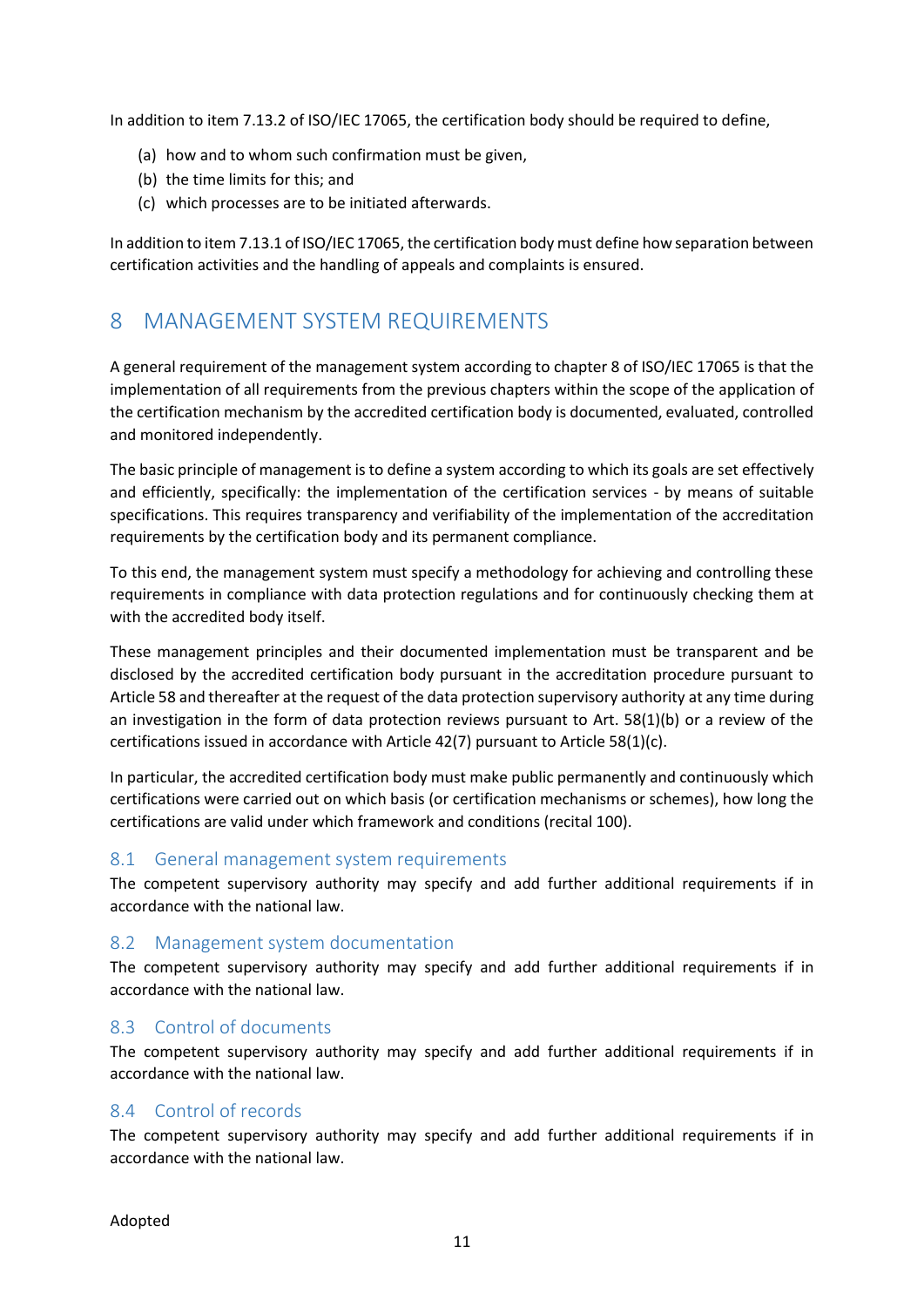# <span id="page-11-0"></span>8.5 Management Review

The competent supervisory authority may specify and add further additional requirements if in accordance with the national law.

#### <span id="page-11-1"></span>8.6 Internal audits

The competent supervisory authority may specify and add further additional requirements if in accordance with the national law.

# <span id="page-11-2"></span>8.7 Corrective actions

The competent supervisory authority may specify and add further additional requirements if in accordance with the national law.

#### <span id="page-11-3"></span>8.8 Preventive actions

The competent supervisory authority may specify and add further additional requirements if in accordance with the national law.

# <span id="page-11-4"></span>9 FURTHER ADDITIONAL REQUIREMENTS<sup>3</sup>

# <span id="page-11-5"></span>9.1 Updating of evaluation methods

The certification body shall establish procedures to guide the updating of evaluation methods for application in the context of the evaluation under point 7.4. The update must take place in the course of changes in the legal framework, the relevant risk(s), the state of the art and the implementation costs of technical and organisational measures.

#### <span id="page-11-6"></span>9.2 Maintaining expertise

Certification bodies shall establish procedures to ensure the training of their employees with a view to updating their skills, taking into account the developments listed in point 8.9.2.

# <span id="page-11-7"></span>9.3 Responsibilities and competencies

#### 9.3.1 Communication between CB and its customers

Procedures shall be in place for implementing appropriate procedures and communication structures between the certification body and its customer. This shall include

- 1. Maintaining documentation of tasks and responsibilities by the accredited certification body, for the purpose of
	- a. Information requests, or
	- b. To enable contact in the event of a complaint about a certification.
- 2. Maintaining an application process for the purpose of
	- a. Information on the status of an application;
	- b. Evaluations by the competent supervisory authority with respect to
		- i. Feedback;
		- ii. Decisions by the competent supervisory authority.

 $\overline{a}$ 

<sup>&</sup>lt;sup>3</sup> The competent supervisory authority may specify and add further additional requirements if in accordance with national law.